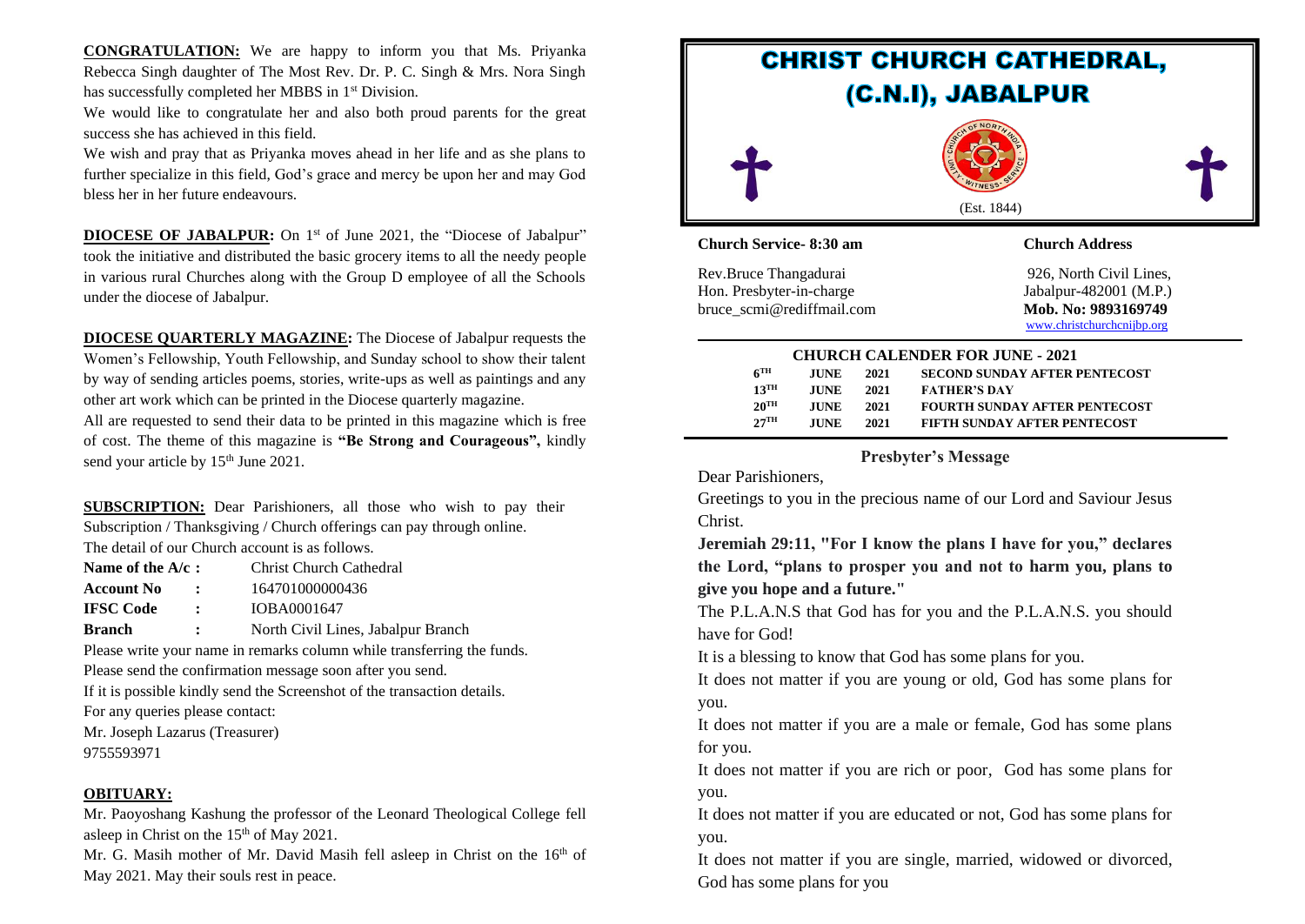It does not matter if you are employed or unemployed. God has some plans for you.

And the reason why I know that God has some plans for you is because God said it himself in the Word of God that He has some plans for us. It is a blessing to know from this scripture that God has us on His mind, and He is constantly thinking about us. And because God is constantly thinking about us, He has some great plans in store for us.

Now, if we were to attempt to discuss all the plans that God has for us, we would be here for eternity because God has so many plans in store for us.

### **I. God has plans to Prosper us.**

The word prosper means to be successful, it means to grow, it means to flourish,

It means to excel, it means to develop into something good or positive It means to accomplish something good; it means to improve on something that needed improvement,

It means to go the next level in life. It means to be victorious It means to live and do well.

Now most people, when they think of being prosperous, it just only means living in a big house, having lots of money in the bank, and driving fancy cars. But you can have all of that, and yet still not be prosperous because if you don't have a personal relationship with Jesus Christ, then you are not prosperous. Prosperity is not depending upon your bank account, but on your relationship with Christ. Prosperity is not dependent upon what our comparison with others, but it is dependent upon God who controls all things.

Now, it must be understood that it is nothing wrong with prospering financially. But God wants you to prosper in other things as well. God wants to prosper you in wisdom understanding, and knowledge in God's word,

God wants to prosper you with the joy of the Lord; God wants to prosper you with peace with God,

God wants to prosper you in your marriage or relationship with your children, with the people at work, in your church, or community,

God wants to prosper you with good health and in your mind

God wants to prosper you in your ministry and in your gift for the Lord, prosper in your educational pursuits,

# **II. God has plans to Love us despite of us.**

God plans to love us despite of us. That is, God is going to love us despite of our failures.

God is going to love us despite of our shortcomings.

God is going to love us despite of the faults that we may have

God is going to love us despite of our weaknesses that we may have. Jeremiah 31:3 says "The LORD has appeared of old to me, saying: Yes, I have loved you with an everlasting love; Therefore with loving-kindness I have drawn you.

The reason why God is going to love us despite of us is because God himself is love.

No matter how bad you may have messed up, God still loves you. And the reason why God still loves us no matter how bad you may have messed up because in Romans 5:8 says "But God demonstrates His own love toward us, in that while we were still sinners, Christ died for us."

# **III. God has plans to never leave us or forsake us**.

Hebrews 13:5 says, "Let your conduct be without covetousness; be content with such things as you have. For He Himself has said, "I will never leave you nor forsake you."

No matter how lonely you may feel in this life, just know that God will be right by your side because He promised to never leave you nor forsake you.

No matter what tough situation that you may be going through right now, God has promised to never leave us nor forsake us.

Isaiah 43:2 says, "When you pass through the waters, I will be with you; And through the rivers, they shall not overflow you. When you walk through the fire, you shall not be burned, nor shall the flame scorch you."

# **IV. God has plans to see us through all of our trials and tribulations**

John 16:33 says, "These things I have spoken to you, that in me you may have peace. In this world you will have tribulation; but be of good cheer, I have overcome the world."